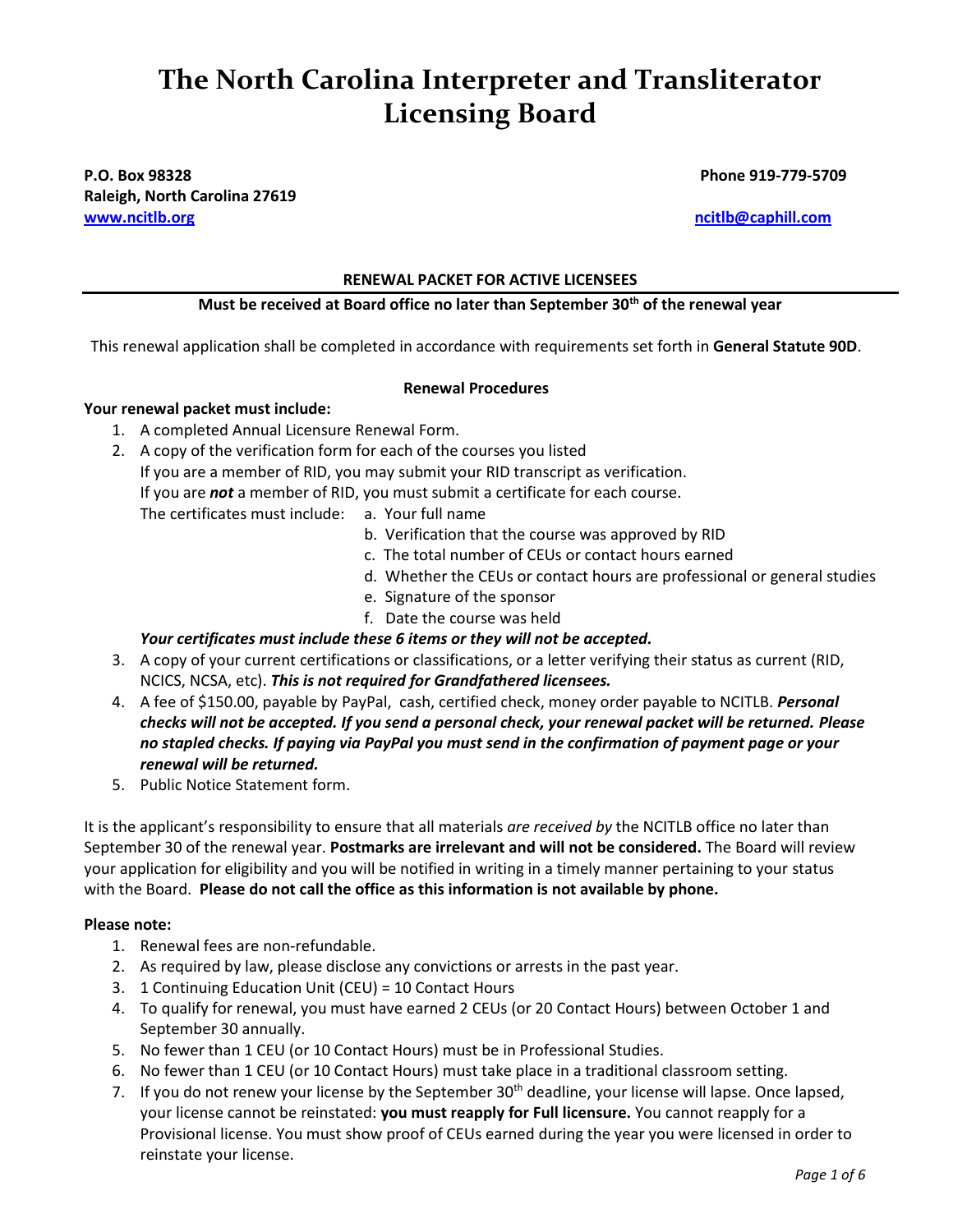**Professional Studies** are related to either 1) Linguistic and Cultural Studies which includes the study of any language or linguistic system, and the study of any specific culture, 2) Theoretical and Experiential Studies which includes the process of interpreting and transliterating theory and skill building activities, or 3) Specialization Studies which includes specialized aspects of interpreting used in settings such as the legal, medical, mental health, and substance abuse recovery fields.

**General Studies** include 1) Human Service and Leadership Studies which include topics such as leadership skills, public relations, public speaking, and community resources, and 2) General knowledge studies which include areas less obviously related to the field of interpreting and transliteration, with studies that are educationally beneficial to the participant.

**Traditional Classroom Setting** is defined in the law as "a setting in which three or more persons come together at the same location at the same time as a group to listen to a lecture, to view a demonstration, to participate in group discussions, or to learn through any combination of these or similar activities."

### **Continuing Education Requirements for Licensee's Initial Licensure Year: In accordance with 21 NCAC 25 .0501 (i) 1-4**

The CEU requirements shall be prorated as follows during a licensee's initial licensure year:

1. An initial license issued in the months of October, November, or December requires the licensee earn 2.0 CEUs by the September 30<sup>th</sup> deadline. At least 1 CEU must be in professional studies.

2. An initial license issued in the months of January, February, or March requires the licensee earn l.5 CEUs by the September 30<sup>th</sup> deadline. At least 1 CEU must be in professional studies.

3. An initial license issued in the months of April, May, or June requires the licensee earn 1.0 CEUs by the September 30th deadline. At least 0.5 CEUs must be in professional studies.

4. An initial license issued in the months of July, August, or September requires the licensee earn 0.5 CEUs by the September 30<sup>th</sup> deadline. At least 0.5 CEUs must be in professional studies.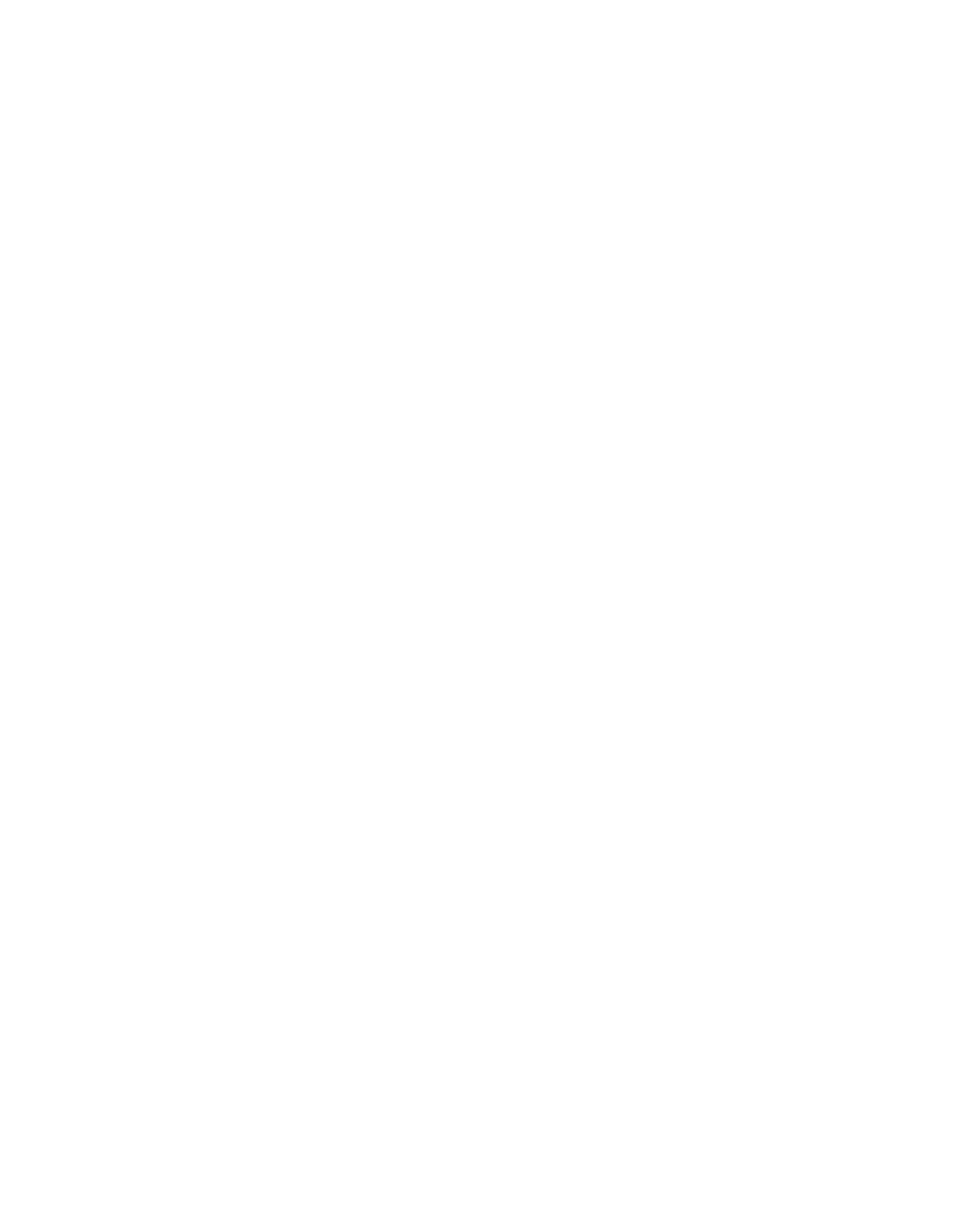# *Here follows the law and rules set forth that support the requirements listed above.*

### **NC General Statute 90D-11. License renewal.**

Each license issued under this Chapter shall be renewed on or before October 1 of each year. All applications for renewal shall be filed with the Board and shall be accompanied by the renewal fee as required by G.S. 90D-10 and written proof of satisfactory completion of continuing education requirements adopted by the Board. Licenses that are not renewed shall automatically lapse, and the licensee shall be required to reapply for licensure in accordance with rules adopted by the Board. (2002-182, s. 1; 2003-56, s. 3.)

### **NCITLB Administrative Rules – 21 NCAC 25**

*NCITLB carries out NC General Statute Chapter 90-D through the enforcement of adopted administrative rules. Authorized by the statute, these rules have the force and effect of law.*

# **21 NCAC 25 .0501 CONTINUING EDUCATION REQUIREMENTS**

(a) A licensee shall earn at least two continuing education units ("CEUs") each licensure year. At least 1.0 of those CEUs shall be earned in professional studies and at least 1.0 of those CEUs shall be earned in a setting in which three or more persons come together at the same location at the same time as a group to listen to a lecture, to view a demonstration, to participate in group discussions, or to learn through any combination of these or similar activities. (b) A licensee may carry over up to two surplus CEUs earned in one licensure year to the next licensure year to meet

the requirements of Paragraph (a) of this Rule. The licensee shall demonstrate that he or she earned the CEU credits sought to be carried over in the licensee's license renewal application packet submitted for the carry over year in order to receive credit therefore. Except as specifically provided hereby, surplus CEUs shall only be carried forward from the licensure year in which they were earned to the next subsequent licensure year and not beyond.

(c) A licensee may not earn CEUs while interpreting, whether or not the licensee is compensated for his or her services.

(d) The Board shall waive the continuing education requirements in this Section for any individual who is currently licensed by and in good standing with the Board if the individual is serving in the armed forces of the United States and if G.S. 105-249.2 grants the individual an extension of time to file a tax return. The waiver shall be in effect for any period that is disregarded under Section 7508 of the Internal Revenue Code in determining the taxpayer's liability for a federal tax.

(e) For the 2020-21, 2021-22, 2022-23, and 2023-24 licensure years only, the Board waives the in-person course requirements of Paragraph (a) of this Rule and licensees may take all of their CEUs for those licensure years electronically. However, this waiver shall not apply to any surplus CEUs earned during the 2023-24 licensure year and sought by the licensee to be carried over to the 2024-25 licensure year.

*History Note: Authority G.S. 90D-6; 90D-8; 90D-11; 93B-15; Eff. March 21, 2005; Amended Eff. May 1, 2011; August 1, 2007; Readopted Eff. June 1, 2018; Temporary Amendment Eff. June 26, 2020; Temporary Amendment Expired Eff. April 11, 2021; Amended Eff. July 1, 2021.*

### **21 NCAC 25 .0502 PRORATION OF CONTINUING EDUCATION REQUIREMENTS**

The CEU requirements specified in Rule 21 NCAC 25 .0501 shall be prorated as follows during a licensee's initial licensure year:

- (1) If the licensee receives his or her initial license in the months of October, November or December, the licensee shall be required to earned at least 2.0 CEUs by the following October 1. At least 1.0 of those CEUs shall be earned in professional studies and at least 1.0 of those CEUs shall be earned in a traditional classroom setting;
- (2) If the licensee receives his or her initial license in the months of January, February, or March, the licensee shall be required to earned at least 1.5 CEUs by the following October 1. At least 1.0 of those CEUs shall be earned in professional studies and at least 1.0 of those CEUs shall be earned in a traditional classroom setting.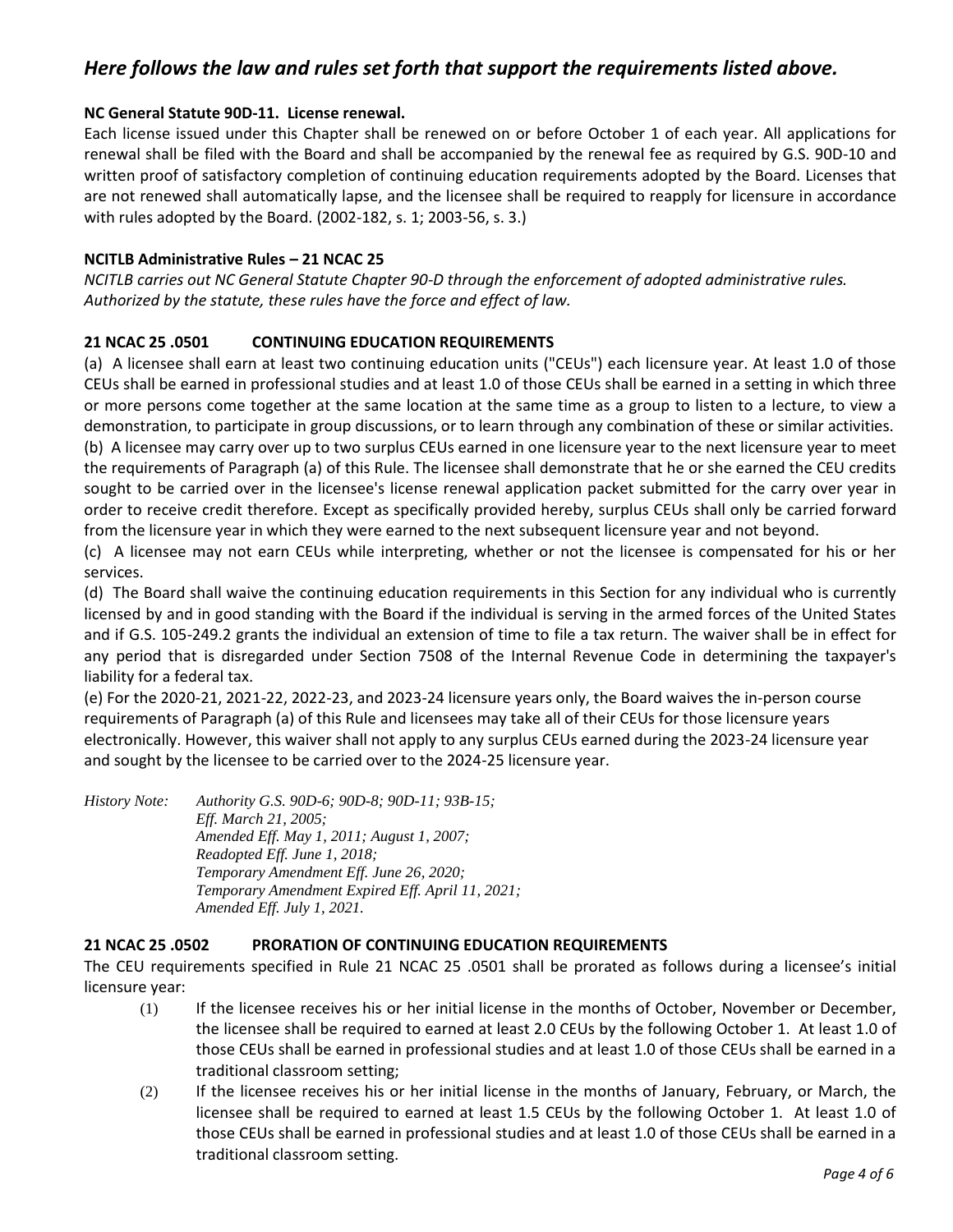- (3) If the licensee receives his or her initial license in the months of April, May, or June, the licensee shall be required to earned at least 1.0 CEUs by the following October 1. At least 0.5 of those CEUs shall be earned in professional studies and at least 0.5 of those CEUs shall be earned in a traditional classroom setting.
- (4) If the licensee receives his or her initial license in the months of July, August, or September, the licensee shall be required to earned at least 0.5 CEUs by the following October 1. At least 0.5 of those CEUs shall be earned in professional studies and at least 0.5 of those CEUs shall be earned in a traditional classroom setting.

*History Note: Authority G.S. 90D-6; 90D-8; 90D-11; Eff. August 1, 2007.*

# **21 NCAC 25 .0503 FAILURE TO MEET CONTINUING EDUCATION REQUIREMENTS**

(a) A licensee who has not complied with the continuing education requirements in Section .0500 of 21 NCAC 25 shall be ineligible for license renewal. Any person whose license renewal application is denied on these grounds may reapply for licensure as soon as the person is able to demonstrate that:

- (1) the person has earned at least two CEUs within the 12 months next preceding the date of reapplication;
- (2) at least 1.0 of those CEUs was earned in professional studies; and
- (3) at least 1.0 of those CEUs was earned in a traditional classroom setting.

(b) Notwithstanding the provisions of paragraph (a) of this Rule, a licensee who has not complied with the continuing education requirements in Section .0500 of 21 NCAC 25 shall be eligible for license renewal if:

- (1) the licensee makes a timely application for renewal, including the payment of the required license fee; and
- (2) the licensee earns the required CEUs by no later than the  $31<sup>st</sup>$  day of October in the new licensure year.

(c) CEUs earned in the current licensure year and used to cure a deficiency in the prior licensure year may not be used to meet the CEU requirements of the current year.

*History Note: Authority G.S. 90D-6; 90D-8; 90D-11; Eff. August 1, 2007.*

# **21 NCAC 25 .0504 CEU CREDIT FOR COLLEGE COURSES**

A licensee may earn CEUs by enrolling in and completing a class or course sponsored by a college or university accredited by the Southern Association of Colleges and Schools or by any other accrediting agency recognized by the U.S. Department of Education. In order to receive CEU credit for the class or course, the licensee must authorize and direct the sponsoring college or university to mail to the Board a certified transcript documenting that the licensee completed the class or course and that the licensee earned at least a 2.0 grade point average in the class or course or a grade of "Pass" if the licensee was graded on a "Pass-Fail" basis.

*History Note: Authority G.S. 90D-6; 90D-8; 90D-11; Eff. August 1, 2007.*

# **21 NCAC 25 .0505 CEU CREDIT FOR WORKSHPS, CONFERENCES, AND INDEPENDENT STUDY RECOGNIZED BY RID**

(a) A licensee may earn CEUs by attending workshops and conferences recognized by The Registry of Interpreters for the Deaf, Inc. ("RID"). In order to receive CEU credit for attendance at a workshop or conference recognized by RID, the licensee must submit to the Board a copy of the licensee's RID CEU transcript. RID shall be the sole judge of the number of CEUs earned by attendance at the workshop or conference.

(b) A licensee who is either a certified member of RID or an associate member of RID participating in the Associate Continuing Education Tracking ("ACET") Program may earn CEUs by independently studying instructional materials in any format -- including, but not limited to, videotapes, audiotapes, web sites, DVDs, CDs, and books and other printed materials -- so long as the materials have been recognized by RID. In order to receive CEU credit for such independent study, the licensee must submit to the Board a copy of the licensee's RID CEU transcript. RID shall be the sole judge of the number of CEUs earned by the completion of any independent study recognized by RID.